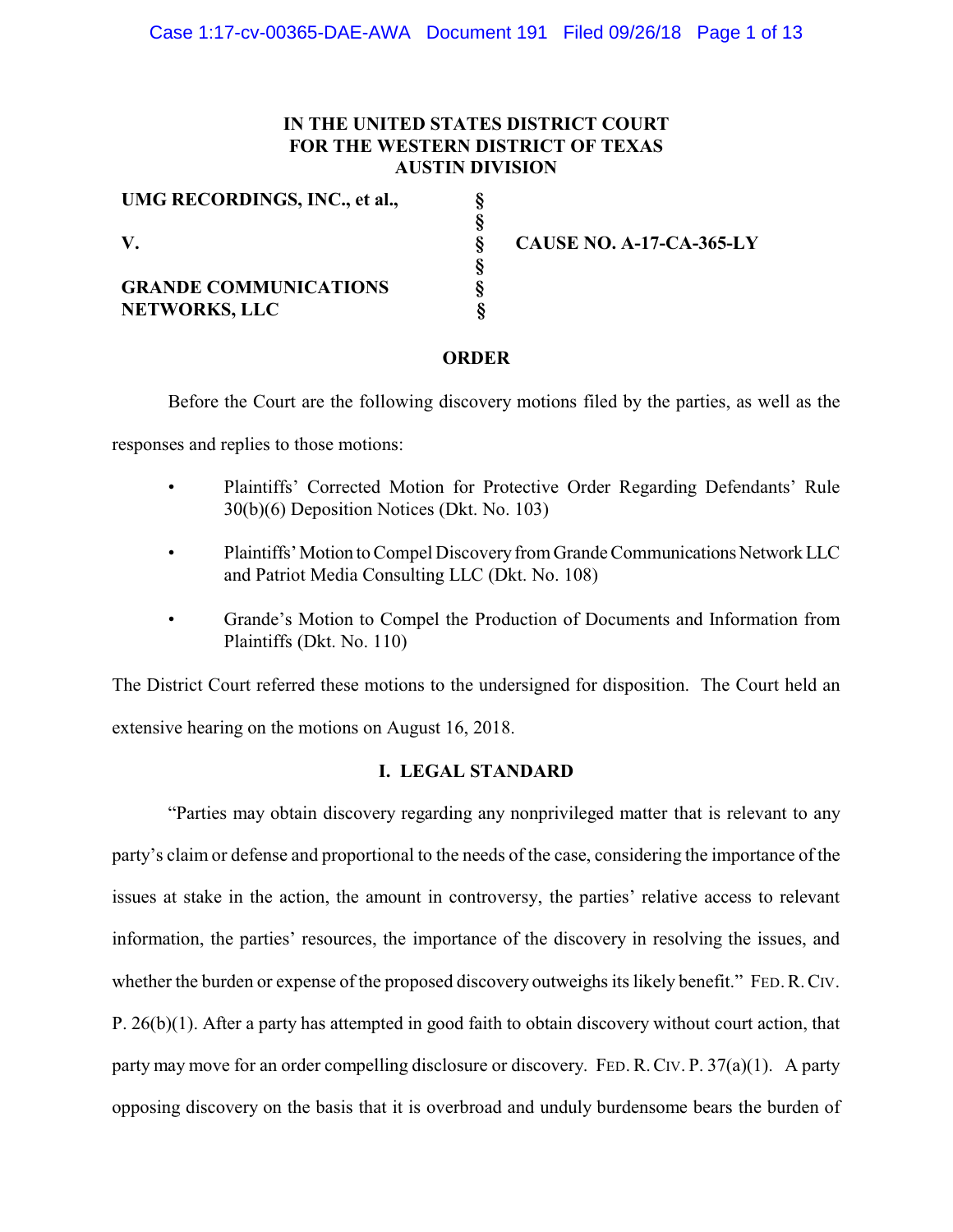#### Case 1:17-cv-00365-DAE-AWA Document 191 Filed 09/26/18 Page 2 of 13

showing why discovery should be denied. *Wiwa v. Royal Dutch Petroleum Co.*, 392 F.3d 812, 818 (5th Cir. 2004). "The Court must balance the need for discovery by the requesting party and the relevance of the discovery to the case against the harm, prejudice, or burden to the other party." *Cmedia, LLC v. LifeKey Healthcare, LLC*, 216 F.R.D. 387, 389 (N.D. Tex. 2003). The Court has broad discretion when determining whether to issue a protective order and what degree of protection is required. *Seattle Times Co. v. Rhinehart*, 467 U.S. 20, 36 (1984).

### **II. ANALYSIS**

### **A. Plaintiffs' Motion for Protective Order on 30(b)(6) Deposition (Dkt. No. 103)**

Plaintiffs object to Grande's Rule 30(b)(6) deposition notices asserting that, while Plaintiffs have agreed to provide witnesses who can testify to many of the topics identified in the notices, the notices also seek testimony on certain topics that are irrelevant, overbroad and burdensome. Plaintiffs request that the Court issue a protective order providing that Plaintiffs only need to present Rule 30(b)(6) testimony within the scope of their written objections. Grande responds that it has agreed to narrow its topics, but that Plaintiffs still object on certain topics. These disputed items are discussed in what follows.

### **1. Legal theories and contentions regarding Grande's conduct (Topics 45-46)<sup>1</sup>**

Topic 45 requests "Plaintiffs' position regarding the steps an internet service provider must take to satisfy the requirements of the statutory safe harbor of 17 U.S.C.  $\S$  512(i)(1)." Topic 46 requests "Plaintiffs' knowledge and evaluation of third party internet service provider policies relating to 17 U.S.C. § 512(i)(1)." Plaintiffs object to these topics as impermissibly seeking legal opinions. Grande responds that the Fifth Circuit allows discovery of an opposing party's contentions

<sup>&</sup>lt;sup>1</sup>There were other topics raised here, but Grande notified the Court that the parties have resolved their disputes on those topics.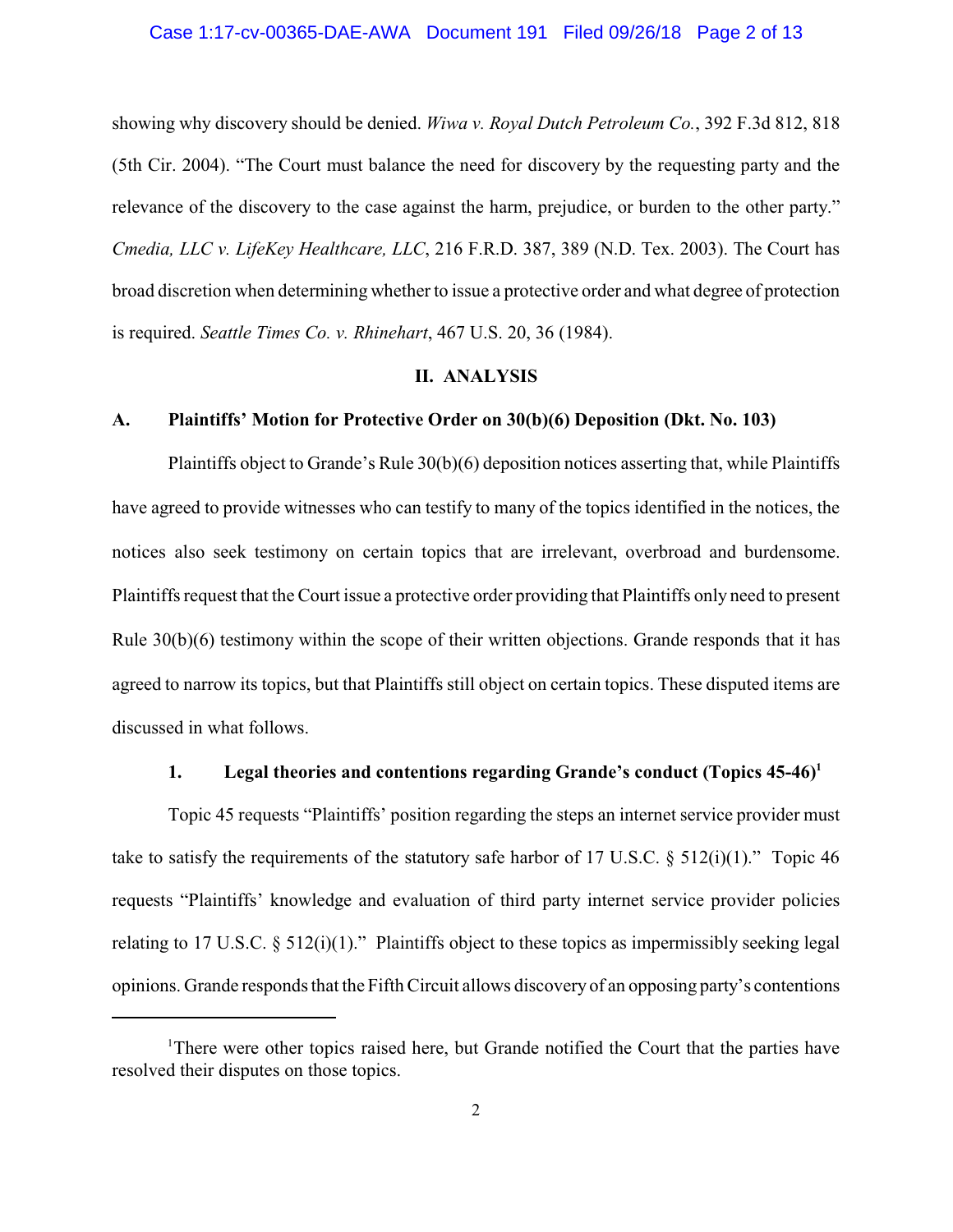#### Case 1:17-cv-00365-DAE-AWA Document 191 Filed 09/26/18 Page 3 of 13

through a Rule 30(b)(6) deposition. *Malibu Consulting Corp. v. Funair Corp*., Civ. 2007 WL 3995913, at \*1 (W.D. Tex. Nov. 14, 2007). The requested topics are not factual contentions, however, but rather both address a legal question. The Court therefore sustains Plaintiffs' objection to these topics and **GRANTS** the motion for protective order with regard to these topics.

# **2. Infringement detection companies other than Rightscorp (Topics 16-17)**

Topic 16 requests "All third parties responsible for or involved in monitoring internet traffic forinstances of copyright infringement for the SonyPlaintiffs, or sending notices regarding copyright infringement on behalf of the Sony Plaintiffs." Topic 17 requests "The SonyPlaintiffs' relationship with Rightscorp, and any other entities identified in response to topic 16, including the terms of any agreements existing between the parties." With regard to Topic 16, Grande asserts it merelyrequests identification of any other third parties Plaintiffs have engaged to monitor internet infringement or send infringement notices on their behalf. The claims in this case are all based on the detection provided, and notices sent, by Rightscorp. The Court will therefore sustain Plaintiffs' objection to Topic 16 and **GRANT** the motion for protective order with regard to this topic. With regard to Topic 17, the Court finds that Plaintiffs' relationship with Rightscorp is discoverable, but not its relationship with other copyright monitoring entities. The Court therefore **GRANTS IN PART** and **DENIES IN PART** the motion for protective order with regard to Topic 17.

## **3. The technical workings of Rightscorp's system (Topics 19-21)**

Plaintiffs object to these topics arguing that Rightscorp is the proper deponent because it has "better information." Grande asserts that another entity having "better information" is not a proper objection to a discovery request. The Court finds that while Rightscorp may be the best subject to depose on these issues, the topics are, as admitted by Plaintiffs, relevant. Accordingly, the Court **DENIES** the request for protective order on Topics 19-21, but notes that Plaintiffs need only testify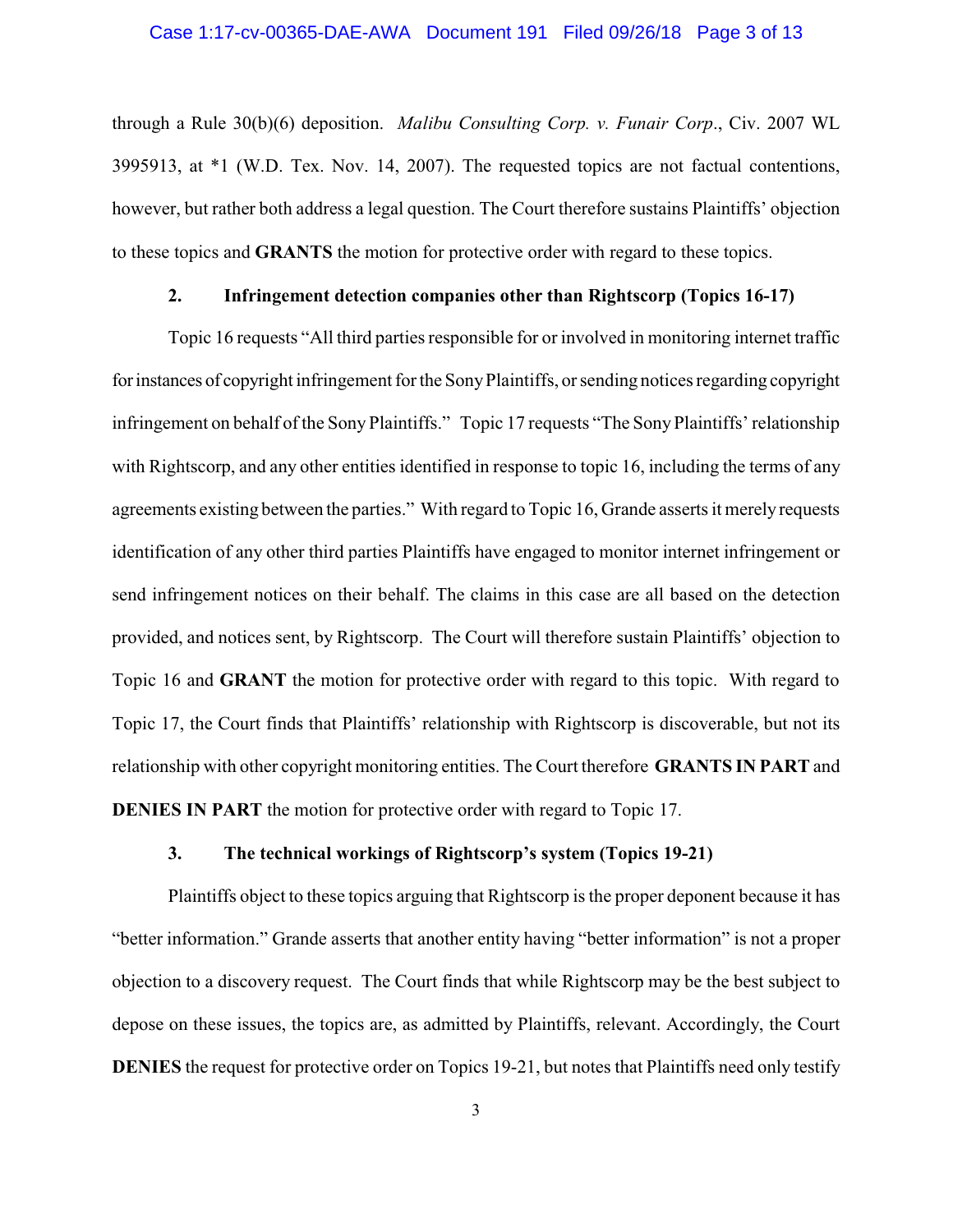#### Case 1:17-cv-00365-DAE-AWA Document 191 Filed 09/26/18 Page 4 of 13

to any actual knowledge they have regarding Rightscorp's system, and need not learn about the system for the purpose of the deposition.

## **4. Communications among Plaintiffs regarding infringement by Grande's subscribers (Topics 13-14)**

Plaintiffs assert these communications are protected by the attorney client privilege, and the work product and common interest doctrines. As discussed in the order on the related issue of the subpoena served on Rightscorp, communications between the Plaintiffs' and their attorneys for the purpose of obtaining legal advice are privileged and not subject to discovery. Likewise, communications among Plaintiffs' in-house attorneys or with RIAA's counsel, as well as between these in-house counsel and the outside attorneys representing Plaintiffs, are protected by the attorneyclient privilege and the work product doctrine. As described at the hearing, the documents that have been withheld are the "communications among lawyers for the RIAA and Plaintiffs and Rightscorp from a very discrete time frame, when Rightscorp was hired in 2016 as a litigation consultant." Dkt. No. 175 at 107, 109. Thus, as to this portion of these topics, the motion for protective order is **GRANTED**.

## **5. Plaintiffs' total annual revenues (Topic 2)**

At the hearing, the parties indicated that they may be able to agree to a more limited production, based on a sample of a small number of copyrighted works on which Plaintiffs would produce financial information. *See id.* at 126-27. The parties stated that they would inform the Court by August 27, 2018, as to whether an agreement had been reached. On August 27, the first of five advisories was filed. That first advisory stated that "the parties are actively meeting and conferring regarding the terms of an agreement," but needed more time to finalize their discussions. Dkt. No. 149. There have since been four more advisories submitted on this issue, each stating that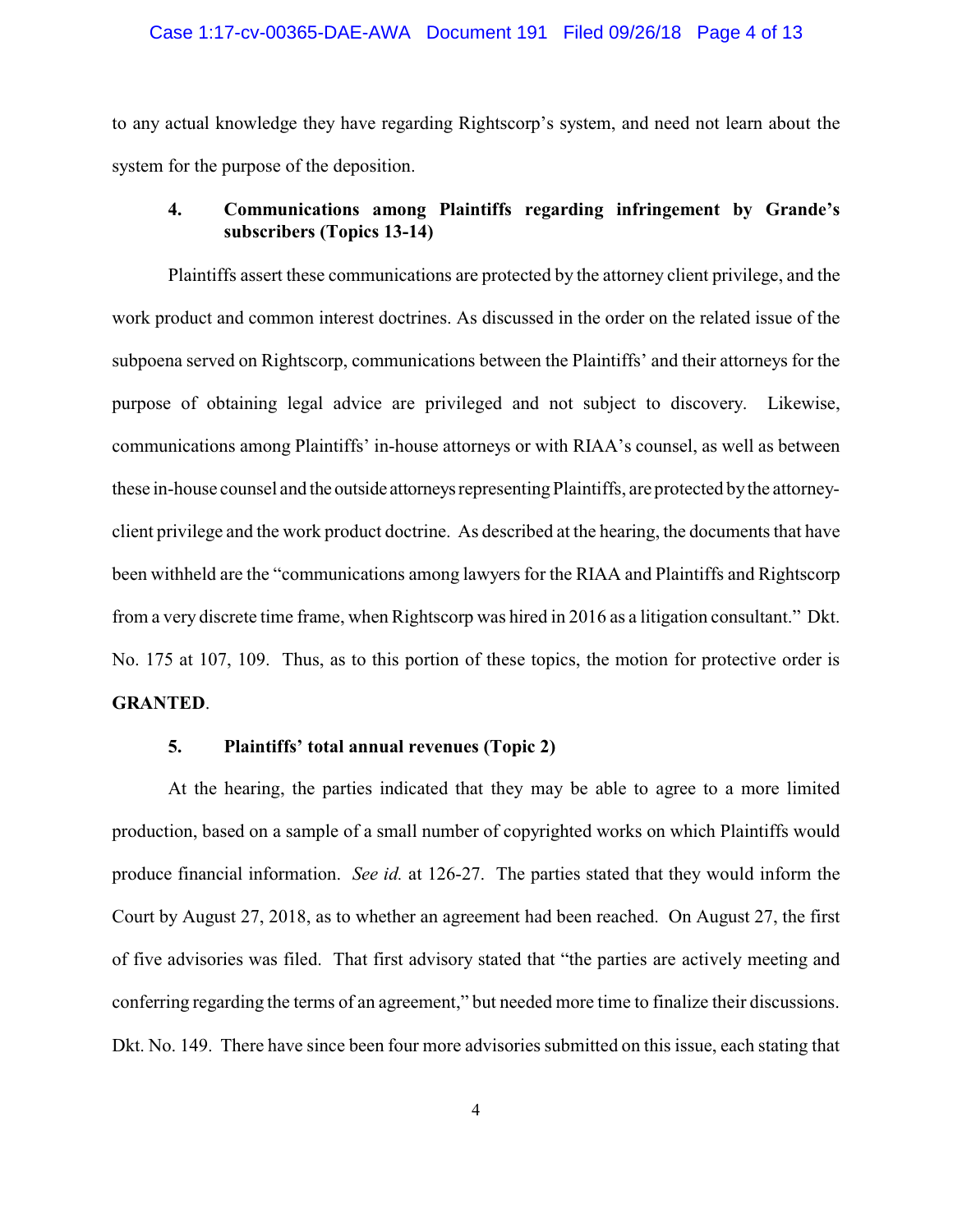#### Case 1:17-cv-00365-DAE-AWA Document 191 Filed 09/26/18 Page 5 of 13

Grande has made a specific proposal to Plaintiffs, but Plaintiffs were still considering that proposal. Dkt. Nos. 160, 168, 178, 187. It is well past time for Plaintiffs to decide how they wish to proceed on this issue. Accordingly, if an agreement has not been reached by October 1, 2018, then Plaintiffs shall produce a 30(b)(6) witness on this topic.

## **6. All prior litigation involving any of Plaintiffs' copyrighted works (Topic 23)**

The Court agrees with Plaintiffs that this deposition topic is unreasonably broad, and that preparing a single witness to testify on all of the copyright litigation the Plaintiffs have been a party to involving the thousands of works at issue would be infeasible. Insofar as Grande did not make any alternative suggestion regarding the narrowing of this topic, and given the minimal relevance of the information, the Court will **GRANT** the motion for protective order on this topic.

### **B. Plaintiffs' Motion to Compel from Grande and Patriot LLC (Dkt. No. 108)**

Plaintiffs move to compel Grande and Patriot to produce responses or documents on a number of discovery requests. First, Plaintiffs assert that they are entitled to the complete records of infringement from Grande's "abuse system" database. (RFPs 37 and 39; Interrogatory No. 7; 30(b)(6) topics 2, 41, and 45). At the hearing, Grande represented to the Court that it had produced all of its records on this issue. Based on that representation, the Court will **DENY AS MOOT** the motion to compel as to this issue.

Second, Plaintiffs assert they are entitled to Grande's policies regarding infringement and DMCA issues prior to 2013 (Interrogatories 6, 14 and 25; 30(b)(6) topics 7, 25-28, 37-38, 45). Grande objects to providing its policies prior to that date, contending that they would be irrelevant given the actionable time frame for this case, and notes that it has made responsive materials available beginning from 2013. The Court disagrees. Information on how Grande handled DMCA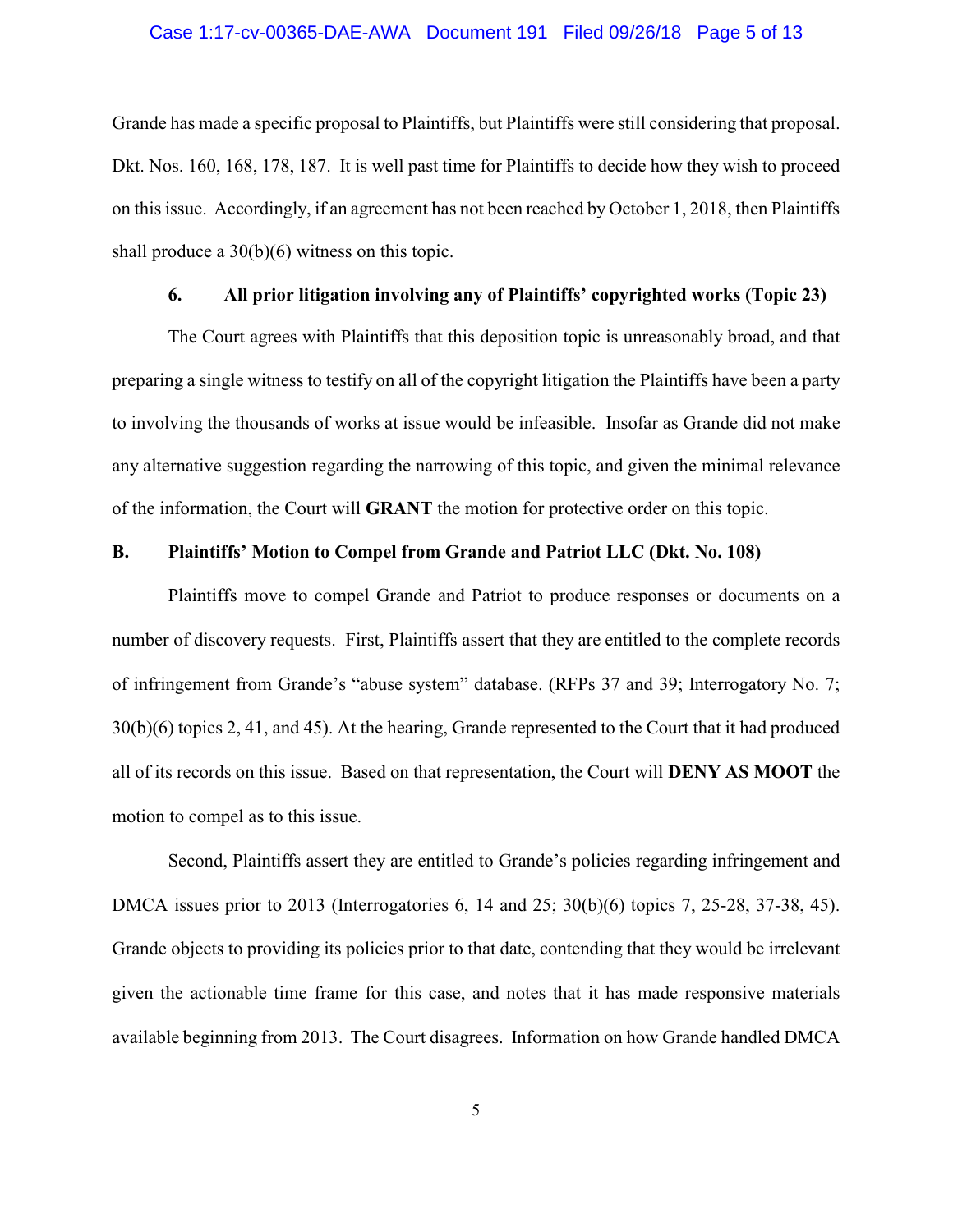#### Case 1:17-cv-00365-DAE-AWA Document 191 Filed 09/26/18 Page 6 of 13

issues prior to 2013 could be relevant to demonstrating Grande's knowledge of its obligations under the statute, and could be circumstantial evidence that Grande was aware of infringing conduct on its system, and actually had taken action on it before the time frame at issue here. The Court will therefore **GRANT** the motion to compel on these requests.

Plaintiffs also seek additional discoveryrelated to the inconsistencybetween Grande's sworn answer to Interrogatory 6, and the testimony of Grande's corporate representative on the same question. The interrogatory requested Grande to state what its repeat infringer or DMCA policywas. In an amended response to the interrogatory, Grande provided one answer, but in the deposition of Grande's corporate representative, she disavowed that answer. Plaintiffs seek to compel Grande to supplement the interrogatory response to provide correct information, and further ask that they be permitted to inquire of a Grande representative the circumstances surrounding how the incorrect response came to be, and whether the policy that was contained in the incorrect response was ever considered or rejected byGrande. The Court finds the motion to compel should be **GRANTED** with regard to this issue.

The next matter addressed in Grande's motion is Interrogatory 14, which requested Grande to provide the contact information for its DMCA agent registered with the Copyright Office, and listed in its policies. Grande responded by pointing to documents identifying the contact person, but the documents reflect different information, and are thus inconsistent regarding who the contact person is or was. Grande agreed that there was a mismatch on the contact person, but stated that the information "is what it is," and there is no need to say more than this. Based on this concession, the Court will **GRANT** the motion to compel. Grande is ordered to supplement its interrogatory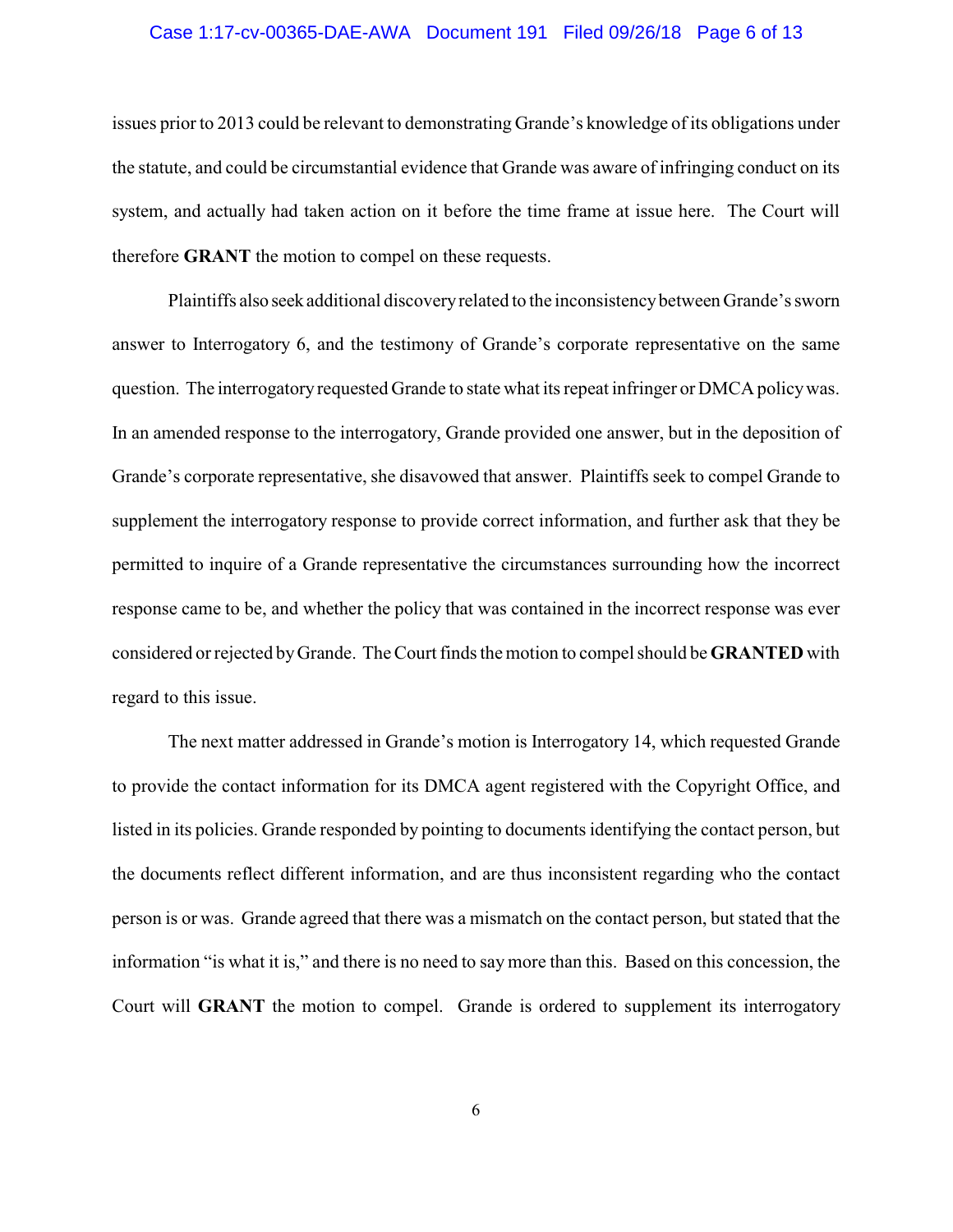#### Case 1:17-cv-00365-DAE-AWA Document 191 Filed 09/26/18 Page 7 of 13

responses to explicitly acknowledge the inconsistency among the documents, and either explain that inconsistency, or state that it does not have an explanation for it.

Plaintiffs next request that Grande be compelled to provide IP address assignment records and descriptions to match IP addresses with infringing Grande customers (Interrogatory 23; 2nd RFP 1). The parties reached a tentative agreement on this issue at the hearing, and the Court directed the parties to report back to the Court on whether that had been finalized. *See* Dkt. No. 139. Though advisories have been filed reporting back on other such issues, there has been on mention of this issue. The Court thus presumes that this issue was resolved by the parties' agreement, and will **DENY** the motion to compel on this point as **MOOT.**

Sixth, Plaintiffs ask the Court to compel counsel to provide deposition dates for Patriot's 30(b)(6) witness and Mr. Robert Roeder, a fact witness identified in Patriot's interrogatoryresponses as a person with knowledge of relevant facts. Grande claimed at the hearing that "[t]here's not a single e-mail showing that we agreed to produce Patriot personnel for a 30(b)(6) deposition. There was no agreement." Dkt. No. 175 at 84. Yet there is such an email—Dkt. No. 122-1—which reflects Plaintiffs' understanding that Grande was agreeing to provide dates for both a 30(b)(6) Patriot deposition and for Mr. Roeder. With no other countering evidence, the Court will **GRANT** the motion to compel and require that Grande's counsel facilitate these depositions. Should Patriot or Mr. Roeder insist on being subpoenaed for the depositions, the Court further **ORDERS** that Grande's counsel accept service of any subpoena.

Finally, Plaintiffs complain that Grande had not yet identified and produced 30(b)(6) witnesses for a number of topics listed in the deposition notice served on Grande. At the hearing,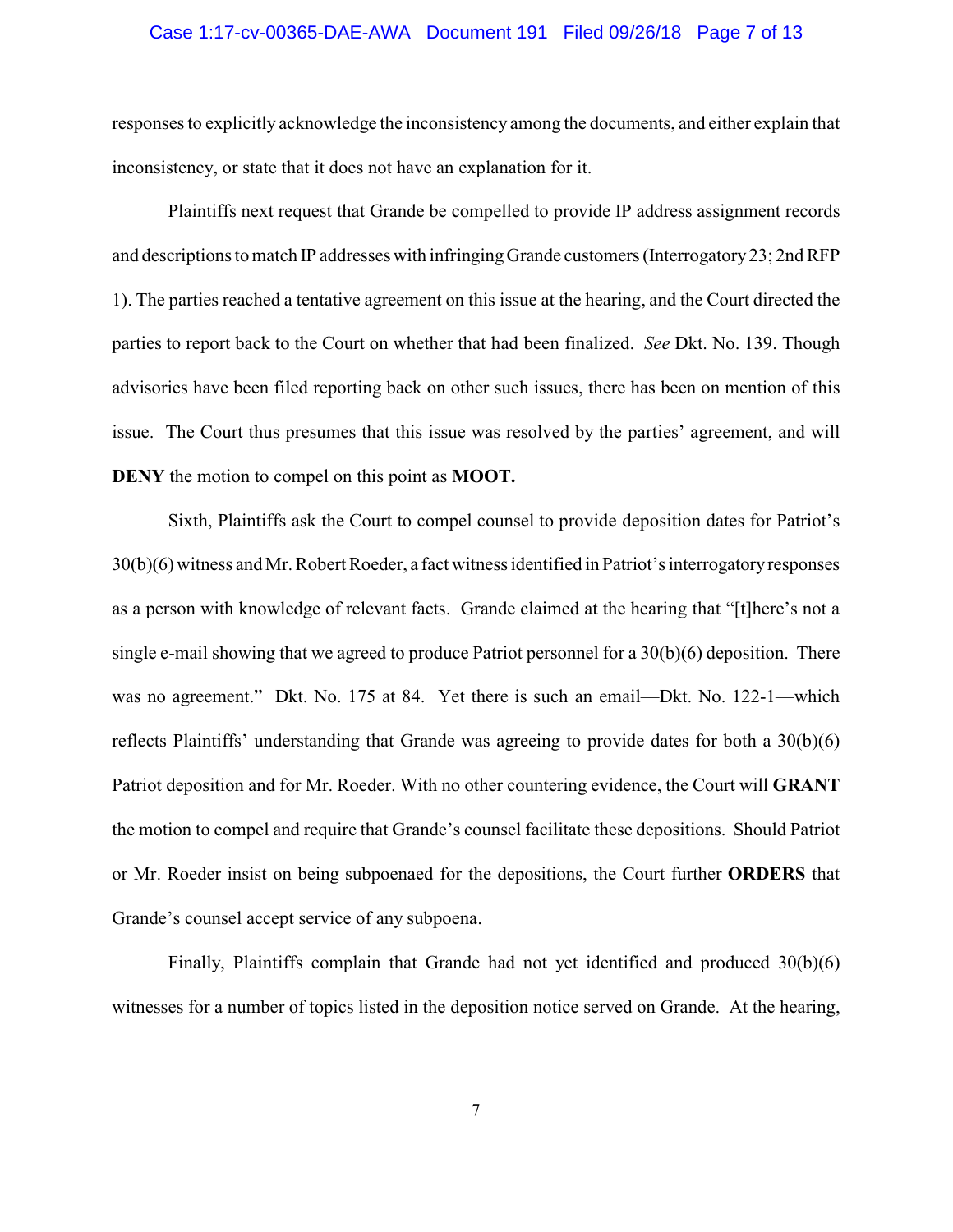#### Case 1:17-cv-00365-DAE-AWA Document 191 Filed 09/26/18 Page 8 of 13

Grande's counsel stated that Grande "agreed to produce a witness on the topics raised in th[e] motion [to compel]." Dkt. No. 175 at 78. This issue is therefore **MOOT**.

### **C. Grande's Motion to Compel (Dkt. Mo. 110)**

In its motion, Grande seeks to compel responses, or additional responses, to 22 requests for production. It also seeks to require Plaintiffs to produce additional emails, and provide additional information in response to two interrogatories. Plaintiffs respond that the document requests seek irrelevant or overbroad information, that the emails are not responsive to any requests, and that their responses to the interrogatories are sufficient. They also submit that Grande's motion is untimely because it was filed on July 6, 2018, the last day of the extended discovery period, and Grande has been aware of these objections since at least March 2018.

The Scheduling Order entered in this case set a discovery deadline of March 16, 2018, and further provided that "[c]ounsel may, by agreement, continue discovery beyond the deadline, but there will be no intervention by the Court except in extraordinary circumstances." Dkt. No. 66 at ¶ 6. Additionally, the Local Court Rules provide the following:

Absent exceptional circumstances, no motions relating to discovery . . . shall be filed after the expiration of the discovery deadline, unless they are filed within 7 days after the discovery deadline and pertain to conduct occurring during the final 7 days of discovery.

Local Rule CV-16(d). The parties agreed to continue discovery past the deadline apparently under the impression that discovery motions filed before the expiration of their agreed deadline would be timely. This is incorrect. Not only is Grande's motion to compel untimely, but Plaintiffs' two motions are as well. Though the Court could decline to take the motions up at all, it will not do so;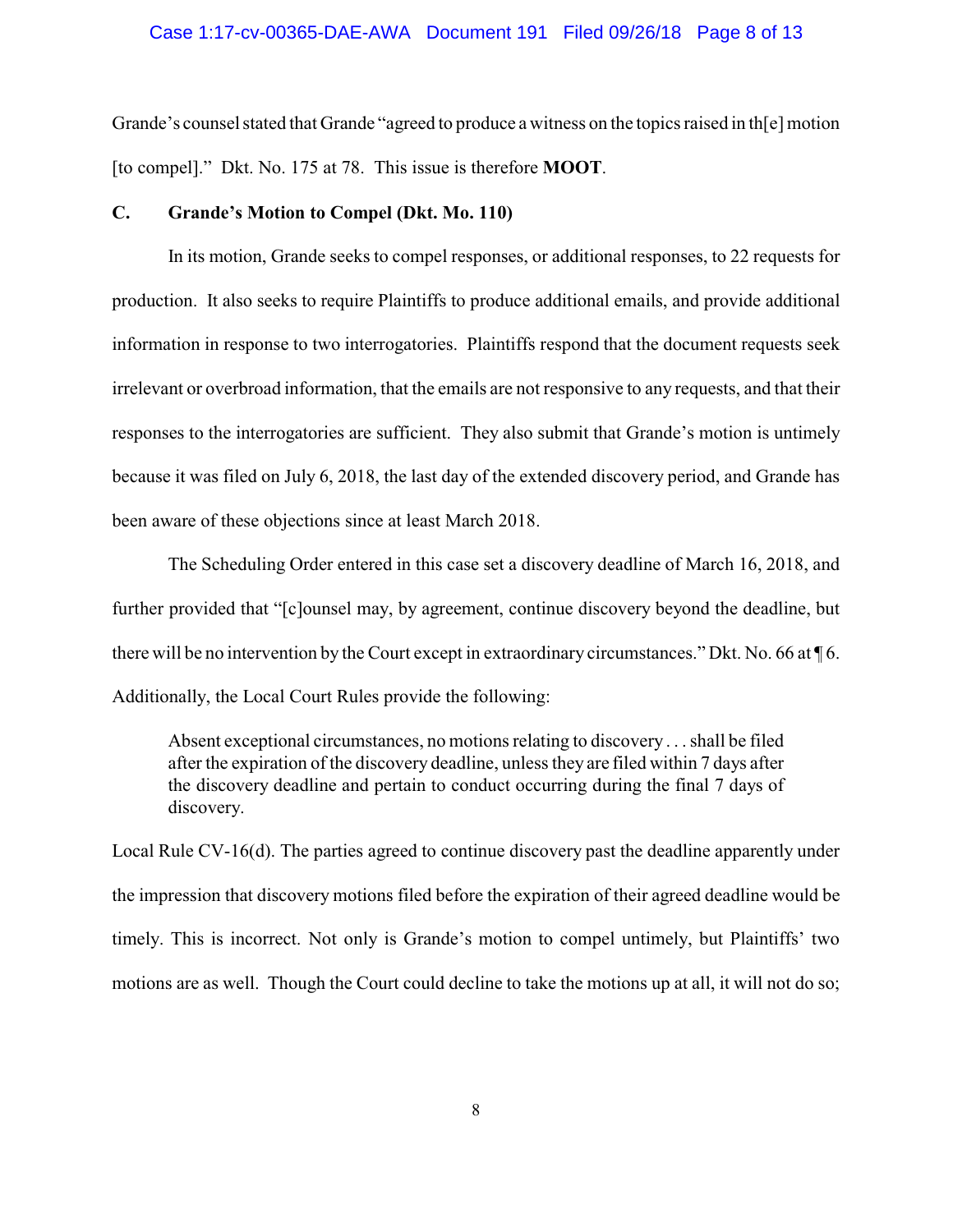#### Case 1:17-cv-00365-DAE-AWA Document 191 Filed 09/26/18 Page 9 of 13

given that Grande did not object to Plaintiffs' motions as untimely, and the Court addressed those issues, the Court will also address the matters Grande raises in its motion.

With regard to the Plaintiffs' responses to requests for production, the specific requests Grande asks that the Court compel Plaintiffs to answer are set out in two tables contained in Grande's motion. Dkt. No. 110 at 4-5 and 6-9. The first group addresses eight requests to which Plaintiffs object and have not produced documents. The second are 14 requests to which Plaintiffs object, but for which Plaintiffs have responded, but only to that portion of the request Plaintiffs do not object to. On both of these categories, Grande's counsel chose at the hearing to make very little in the way of detailed argument about the requests, and effectively rested on the briefing. Given the number of requests at issue, Grande's tardiness in raising the issues, and Grande's choice not to address the requests in detail, the Court will not belaborthe discussion and instead it too will address the issues in summary fashion.

## **1. Document requests with no responses**

- RFP 15  $\&$  16 DENIED. The statement at issue was made by Rightscorp, not Plaintiffs and Grande may conduct discovery of Rightscorp as to this issue. Grande is free to ask Plaintiffs if they agree with Rightscorp's views.
- RFP 34 Plaintiffs do not address this item in their response. For its part, the only argument Grande made on this request is contained in one cell of the table contained in the motion to compel. *See* Dkt. No. 110 at 4. It was not addressed by either party at the hearing. Thus, the only information the Court has on this request is what is contained in the Plaintiffs' objections to the original request, and Grande's brief statement in its chart. Having considered that information, the Court concludes that the only potential relevance of the documents relates to the date Plaintiffs learned of the infringement at issue here. The Court therefore GRANTS the motion, but only as to documents reflecting when Plaintiffs became aware of the infringement that is the basis of this suit, or documents (if any) reflecting that large scale copyright infringement was taking place by most, if not all, ISP subscribers.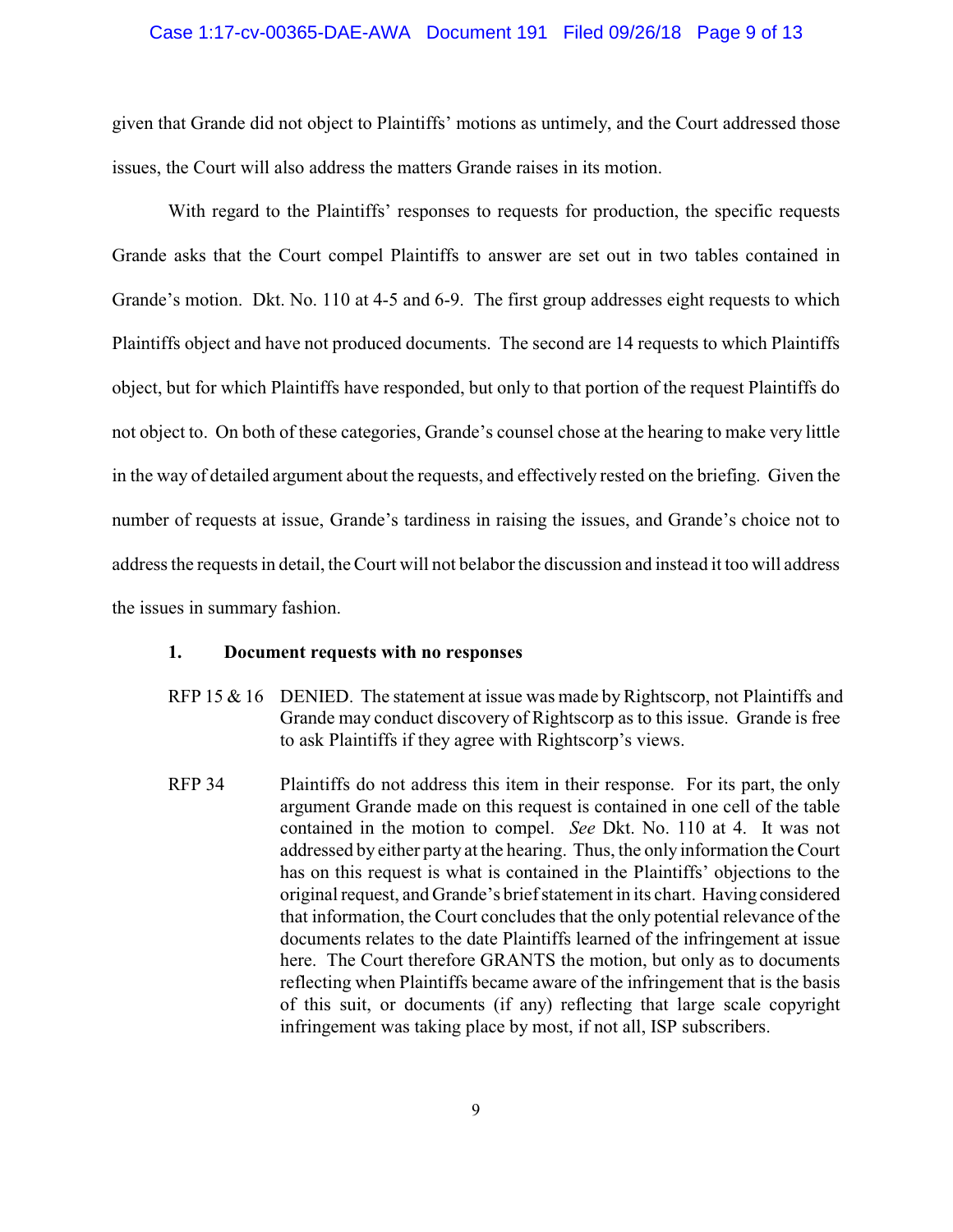- RFP 38  $\&$  63 DENIED. Plaintiffs indicate in their response they have responded to this request with documents related to the use of BitTorrent.
- RFP 46 DENIED. "Spoofed" notices from monitoring companies other than Rightscorp are not relevant, and Plaintiffs have stated they are not aware of any "spoofed" Rightscorp notices.
- RFP 49 DENIED. Plaintiffs state they have produced this material, and that RIAA has produced records of payments it has made to Rightscorp on behalf of the Plaintiffs.
- RFP 59 GRANTED. Though offered this document months ago, Grande was unwilling to fully agree that Plaintiffs were not waiving any rights by producing the agreement. The Court will not allow such a waiver argument in light of compelling the production of the agreement.

## **2. Document requests responded to in part**

- RFP 18 DENIED. Plaintiffs have stated they are not aware of any such documents.
- RFP 19 GRANTED But only as to non-privileged communications related to this litigation. Communications between any of the Plaintiffs and Rightscorp regarding infringement on a system other than Grande's are not relevant to this case.
- RFP 21, 22 & 23 GRANTED. Plaintiffs shall produce anydocumentstheypossess (if any) that describe the operation of the Rightscorp System, its development, its use, and how the system operates.
- RFP No. 24 DENIED. Plaintiffs have stated they are unaware of any flaws in Rightscorp's system, and of possessing any responsive documents.
- RFP No. 25 DENIED. Plaintiffs have stated they are unaware of any inaccurate Rightscorp notices, and of possessing any responsive documents.
- RFP No. 31 DENIED. This request is overly broad and disproportionate to the needs of the case.
- RFP No. 44 DENIED. The request seeks information about a decision made by Rightscorp and should be directed to Rightscorp.
- RFP. No. 47 GRANTED. If Plaintiffs have documents reflected ISPs refusing to process a DMCA notice from Rightscorp they must produce them.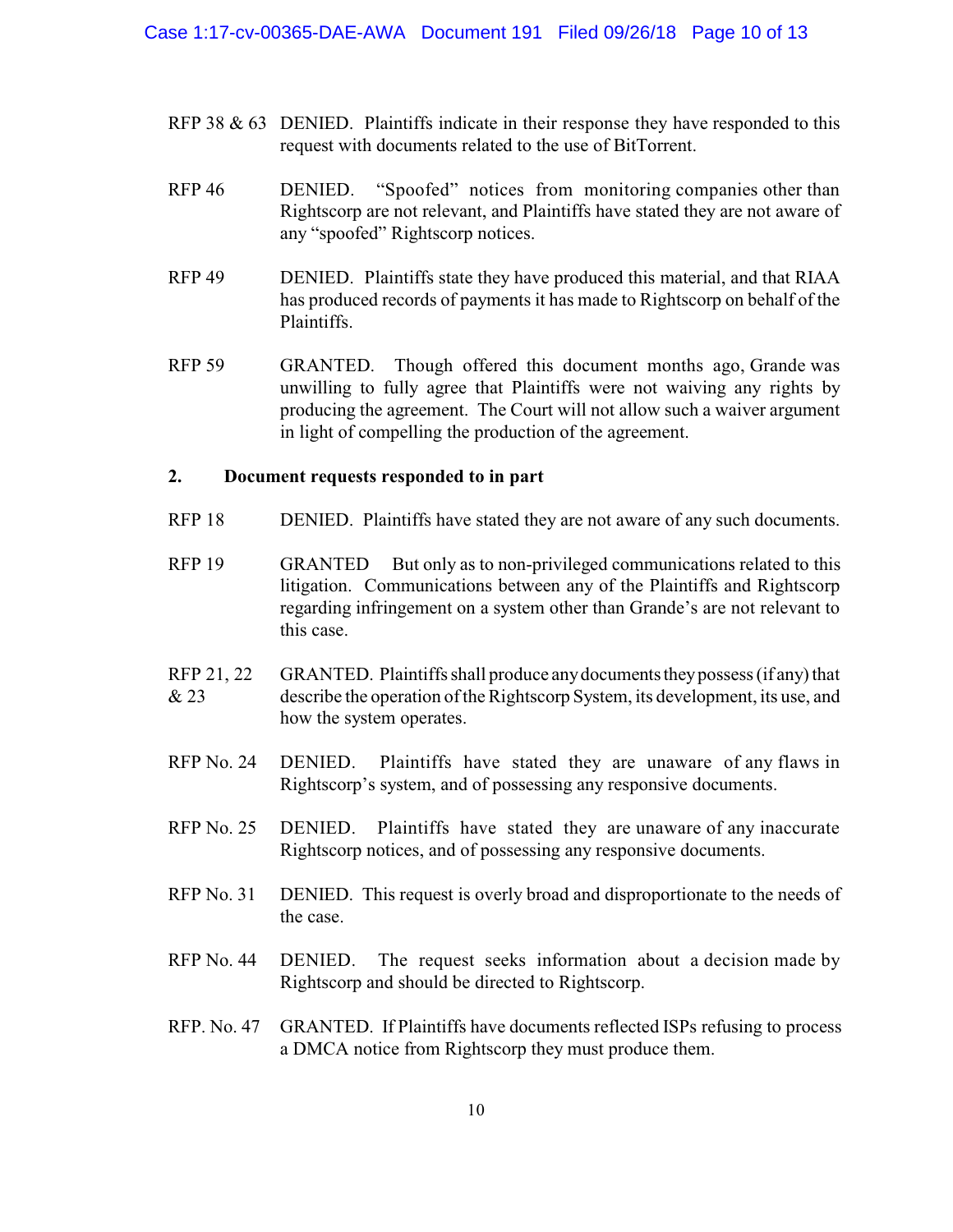- RFP No. 48 DENIED. Documents related to other detection systems are not sufficiently related to this case to permit their discovery.
- RFP No. 55 GRANTED. But only as to Grande.
- RFP No. 58 GRANTED. But only as to Grande.
- RFP No. 61 GRANTED. But only as to Grande.
- **2. Emails**

Grande complains about Plaintiffs' failure to produce all of the emails that were identified through a search based on agreed-upon search terms. Plaintiffs did not produce every email that was identified by the search, but instead counsel reviewed them to ensure they were responsive to a request for production, and only produced those that were relevant and responsive.<sup>2</sup> Grande, however, did not make a similar review before producing its emails, and argues that Plaintiffs should not have done so either. Plaintiffs respond that they never agreed to dispense with a review of the emails before production, and that such a review is not only common, but allowed. As noted at the hearing, Plaintiffs' handling of the emails identified by the search was proper, and the motion to compel on this point is **DENIED**.

## **3. Interrogatories 13 and 19**

Grande moves to compel Plaintiffs to fully respond to Grande's Interrogatories 13 and 19. Interrogatory 13 requests that Plaintiffs identify the specific facts supporting their claims for secondary infringement against Grande, including specific work infringed, owner of the work, Grande subscriber or IP address of the direct infringer, and information putting Plaintiffs on notice

 $2$ An example given at the hearing was the fact that the search term "Grande" returned a number of irrelevant materials related to the recording artist Ariana Grande, Dkt. No. 175 at 103, and Plaintiffs did not produce the Ariana Grande documents.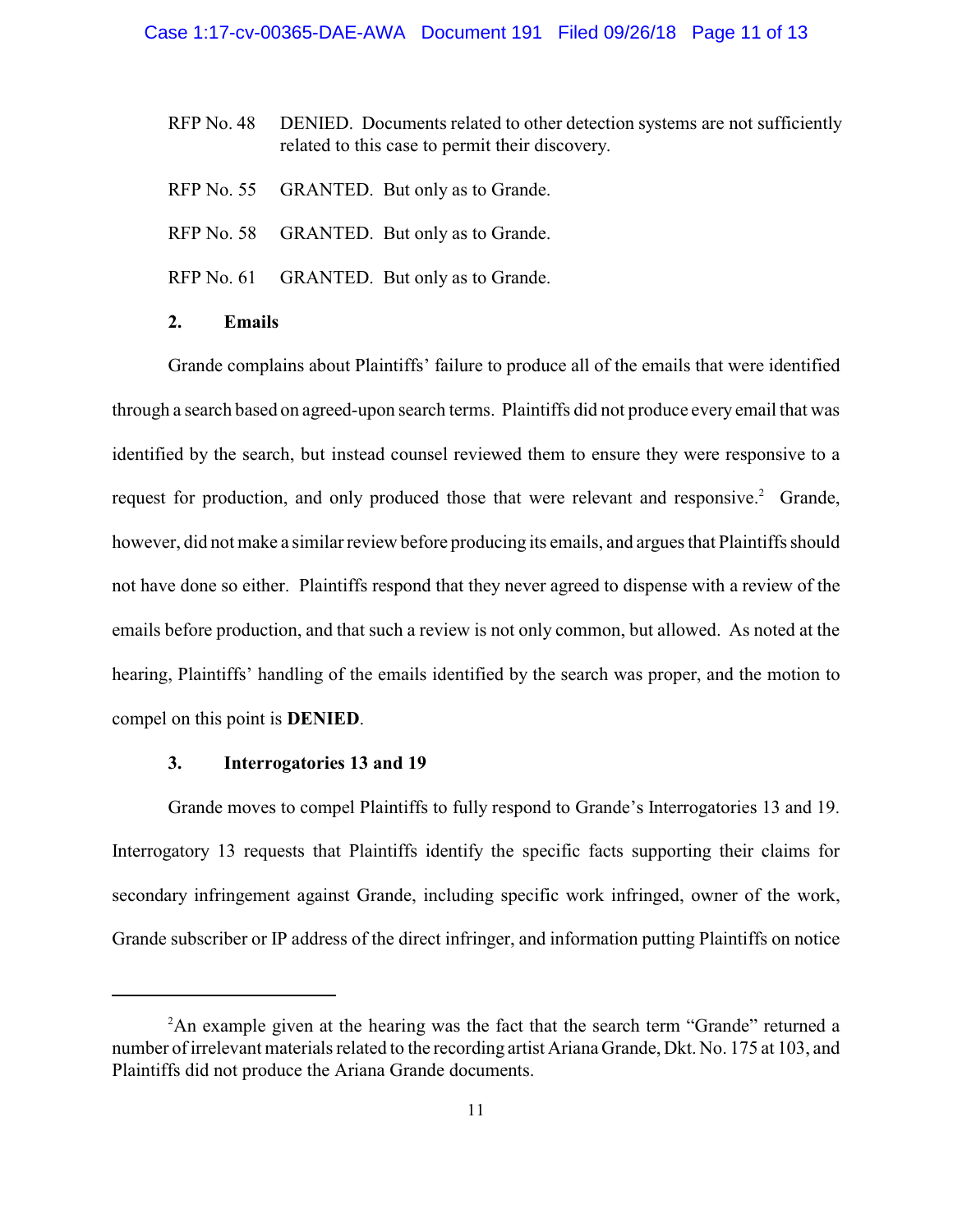# Case 1:17-cv-00365-DAE-AWA Document 191 Filed 09/26/18 Page 12 of 13

that the infringement had occurred. Plaintiffs responded by referencing document production including 1.3 million pages of Rightscorp email notices. Plaintiffs did not object to the request as burdensome or overbroad. Grande requests that Plaintiffs be required to fully respond. Plaintiffs respond they have identified each copyrighted work in the suit, the copyright holder, and the Rightscorp notices which they argue show each infringement and infringer. Grande asserts that Plaintiffs have identified 1,500 copyrighted works but have not tied each infringement of these works to a specific infringer; but rather, refer collectively to all the Rightscorp notices.

Interrogatory 19 requests that Plaintiffs identify the total number of alleged infringements for which they are seeking to recover damages, and the evidence they intend to rely upon to prove statutory or actual damages. Plaintiffs respond they have identified the 1.3 million Rightscorp notices which they argue show the total number of infringements, assert the maximum amount of statutorydamages, and refer to Grande's financial information generallybecause Grande has marked it Attorneys' Eyes Only. Grande asserts that Plaintiffs have failed to come up with a number of instances of infringement or the specific evidence they will rely upon to show each instance of infringement.

Rule 33(d) permits a party to respond to an interrogatory by reference to documents, "if the burden of deriving or ascertaining the answer will be substantially the same for either party." FED. R. CIV. P. 33(d). A proper use of Rule 33(d) requires the responding party to identify in sufficient detail the information that contains the responsive material so that the requesting party can locate and identify the information in the documents as easily as the answering party could. *McKinney/Pearl Rest. Partners, L.P. v. Metro. Life Ins. Co.*, 2016 WL 2997744, at \*9 (N.D. Tex. May 25, 2016). This generally requires an answering party "to point to specific documents, by name